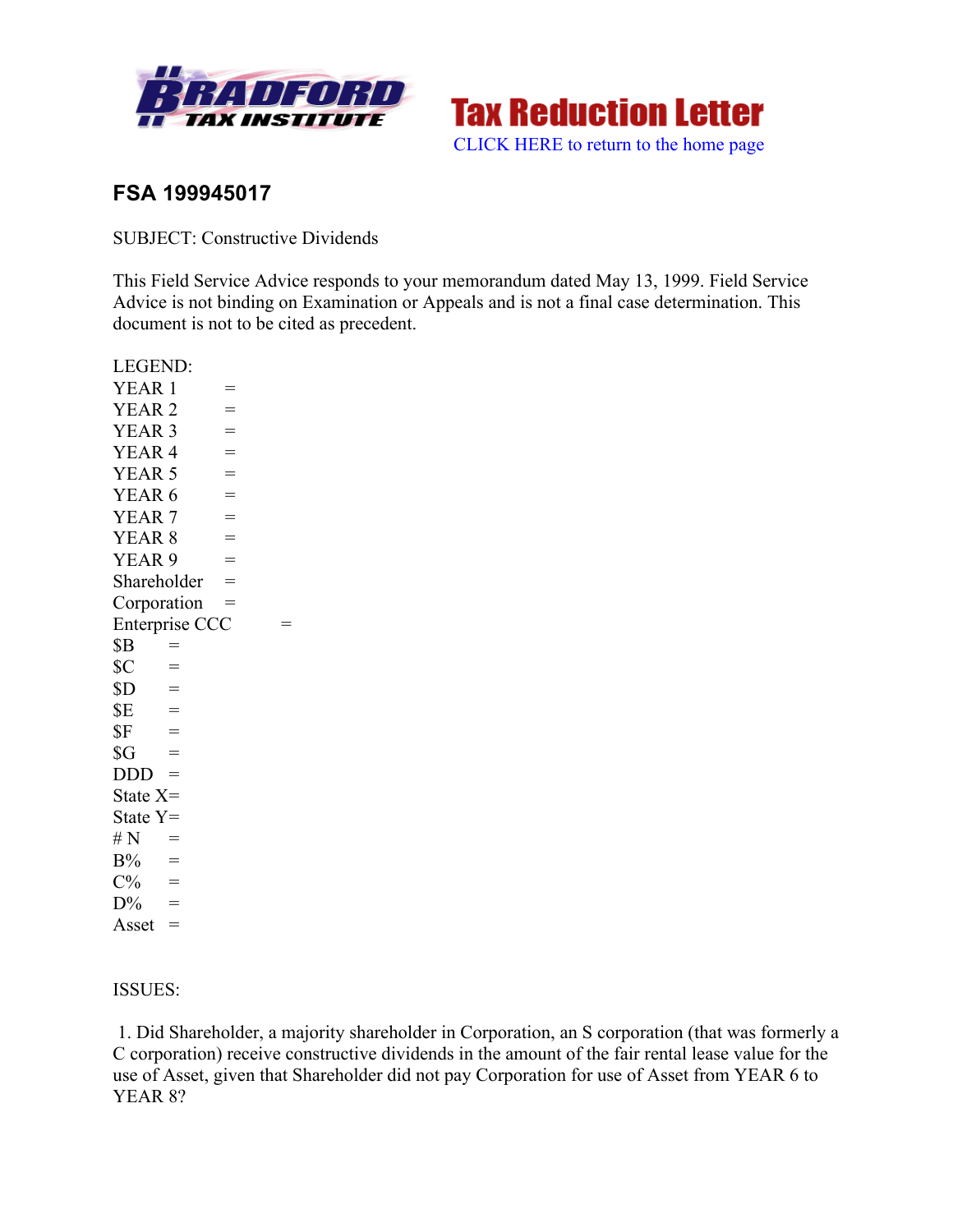2. In the alternative, what are the Subchapter S consequences resulting from a determination that retaining Asset is compensation to Shareholder as opposed to a constructive dividend?

## CONCLUSIONS:

1. Based upon the given facts, we agree with your conclusion that the Service can assert that Shareholder received constructive dividends in the amount of the fair rental value for the use of Asset for which Shareholder did not pay Corporation during the years YEAR 6 through YEAR 8.

2. If Shareholder's use of Asset is deemed to be compensation as opposed to a constructive distribution, Corporation would receive a deduction for the compensation. Shareholder would be taxed at ordinary rates on the amount of the compensation and would be unable to offset any of the compensation against Shareholder's basis in the stock of Corporation.

## FACTS:

Corporation was formed in YEAR 1 and operated as a C corporation. In YEAR 6, Corporation became an S corporation and has continued to operate as such for the years at issue. Corporation is in the business of Enterprise CCC. There are # N shareholders. The majority shareholder ("Shareholder") owns approximately B% of Corporation and is its DDD. Another party, unrelated to Shareholder, owns the remaining shares of Corporation.

According to certified financial statements for YEAR 2, YEAR 3, YEAR 4 and YEAR 5, Corporation purchased Asset in the respective amounts of \$B, \$E, \$D and \$C. Corporation purchased additional Asset in YEAR 6 and YEAR 7 in the amounts of \$F and \$G, respectively. Corporation and Shareholder entered into a lease agreement in YEAR 2 for the use of Asset. The terms of the lease required Shareholder to pay Corporation C% of Asset's fair market value each year and provided that the lease could be canceled upon default of payment by Shareholder or by mutual agreement. In the event the lease was terminated, Shareholder was required to return Asset to Corporation.

Corporation relocated its operations to State Y in YEAR 5. Shareholder retained Asset in his home in State X, but ceased making payments under the lease after YEAR 5. Shareholder contends that his residence became Corporation's corporate office in State X from YEAR 6 onward. Consequently, when the lease was terminated Asset was "returned" to Corporation. It is not clear whether legal title to Asset was ever transferred to Shareholder. According to the facts you provided, Shareholder's use of Asset was purely for personal enjoyment and that no corporate purpose was served.

Shareholder leases several properties to Corporation. During the years when Corporation leased Asset to Shareholder, amounts owed by Shareholder for use of Asset were credited against payments owed to Shareholder by Corporation for rent. As recently as YEAR 9, Asset was still in Shareholder's residence.

LAW AND ANALYSIS

Issue 1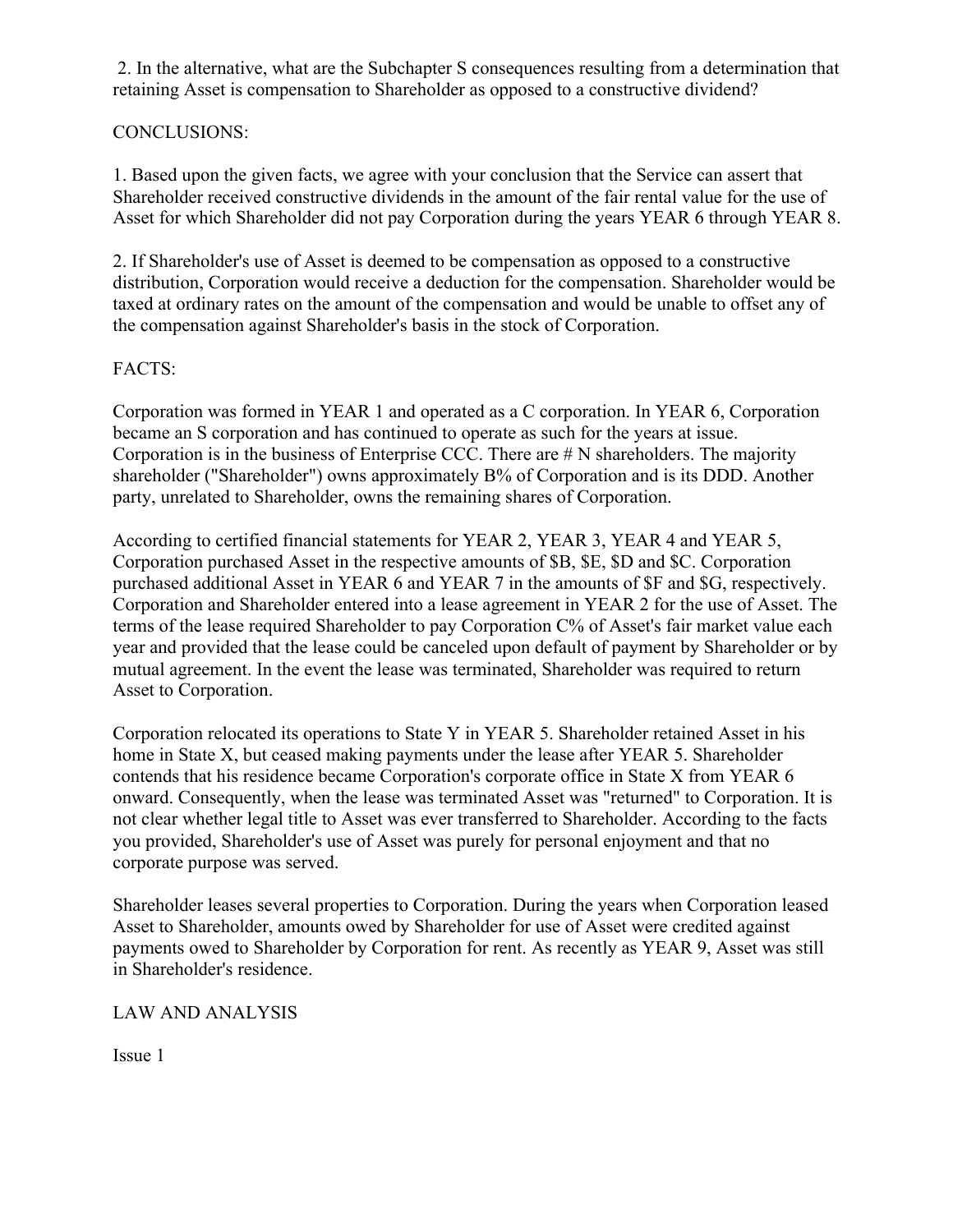A. S Corporations- An S corporation is a pass-through entity. Pursuant to Internal Revenue Code Section 1363, unless otherwise provided in Subchapter S, an S corporation is not subject to any taxes imposed under Chapter 1 of the Internal Revenue Code. Accordingly, an S corporation is generally not subject to the corporate income tax under I.R.C. section 11.

The income from an S corporation is taxed to the shareholders regardless of whether the income is actually distributed to them. When an S corporation has no Accumulated Earnings and Profit (AEP), distributions are generally tax-free to the extent of a shareholder's basis in the stock of the corporation. See and I.R.C. sections 1367 and 1368. The shareholder's basis in the stock is reduced to the extent of the tax free distribution. Corporate earnings that have been taxed to the shareholders, but not yet distributed, are monitored by use of an Accumulated Adjustment Account ("AAA"). 1 See I.R.C. section 1368(c)(1); See also, Broadaway v. Commissioner, 111 F.3d 593, 595 (8th Cir. 1997). The Subchapter S Revision Act of 1982, Pub. L. 97-354, 96 Stat. 1669, enacted and I.R.C. sections 1367 and 1368 and "obviated the conceptual need for corporate earnings and profits, 2 except to the extent that an S corporation may possess accumulated earnings from prior years in which it was a Subchapter C corporation." Williams v. Commissioner, 110 T.C. 27, 30 (1998) (holding that for the years at issue (years prior to 1997) adjustments to the AAA for income, losses, and deductions are done prior to considering shareholder distributions).

An S corporation may have AEP in any one of three ways: 1) by having earnings prior to 1983, when earnings and profits concepts were still applicable to S corporations; 2) acquiring a C corporation with an earnings and profits account balance; or 3) prior existence as a C corporation. See Broadaway , 111 F.3d at 595 (citing Bittker & Eustice, Federal Income Taxation of Corporations and Shareholders & 6.08[1] (6th ed. 1994)).

For S corporations with AEP, a distribution is, to the extent of the AAA, first treated as a nontaxable return of capital to the extent of the shareholder's stock basis. See I.R.C. section 1368(c)(1). If the amount of the distribution exceeds a shareholder's stock basis, the remainder (to the extent of the AAA) is treated as gain from the sale or exchange of property. If the stock is held as a capital asset, the gain would be capital. If the distribution exceeds the AAA, the remainder is treated as a dividend and taxed as ordinary income to the extent it does not exceed the AEP of the corporation. See I.R.C. section  $1368(c)(2)$ . If the amount of the distribution exceeds the AAA and AEP, then any remaining basis in the shareholder's stock is reduced by such excess. See and I.R.C. sections  $1368(c)(3)$  and  $(b)(1)$ . This portion of the distribution is a nontaxable return of capital. The remainder of the distribution, if any, is treated as gain from the sale or exchange of stock. See and I.R.C. sections  $1368(c)(3)$  and  $(b)(2)$ . If the stock is held as a capital asset, the gain is capital.

The analysis is the same when the distribution is a constructive distribution. If Shareholder's use of Asset is a constructive distribution, then the mechanical rules of I.R.C. section 1368 must be followed to determine whether the constructive distribution is a dividend. I.R.C. section 1371(c)(3) provides that the earnings and profits account will be decreased for distributions to the extent the distributed amount is treated as dividend income to the shareholders. The adjusted basis of the shareholder's stock in the S corporation is not reduced by the amount of the dividend distribution. See Williams, 110 T.C. at 35. Further, distributions treated as coming from the AAA do not decrease AEP. See I.R.C. section 1371(c)(1).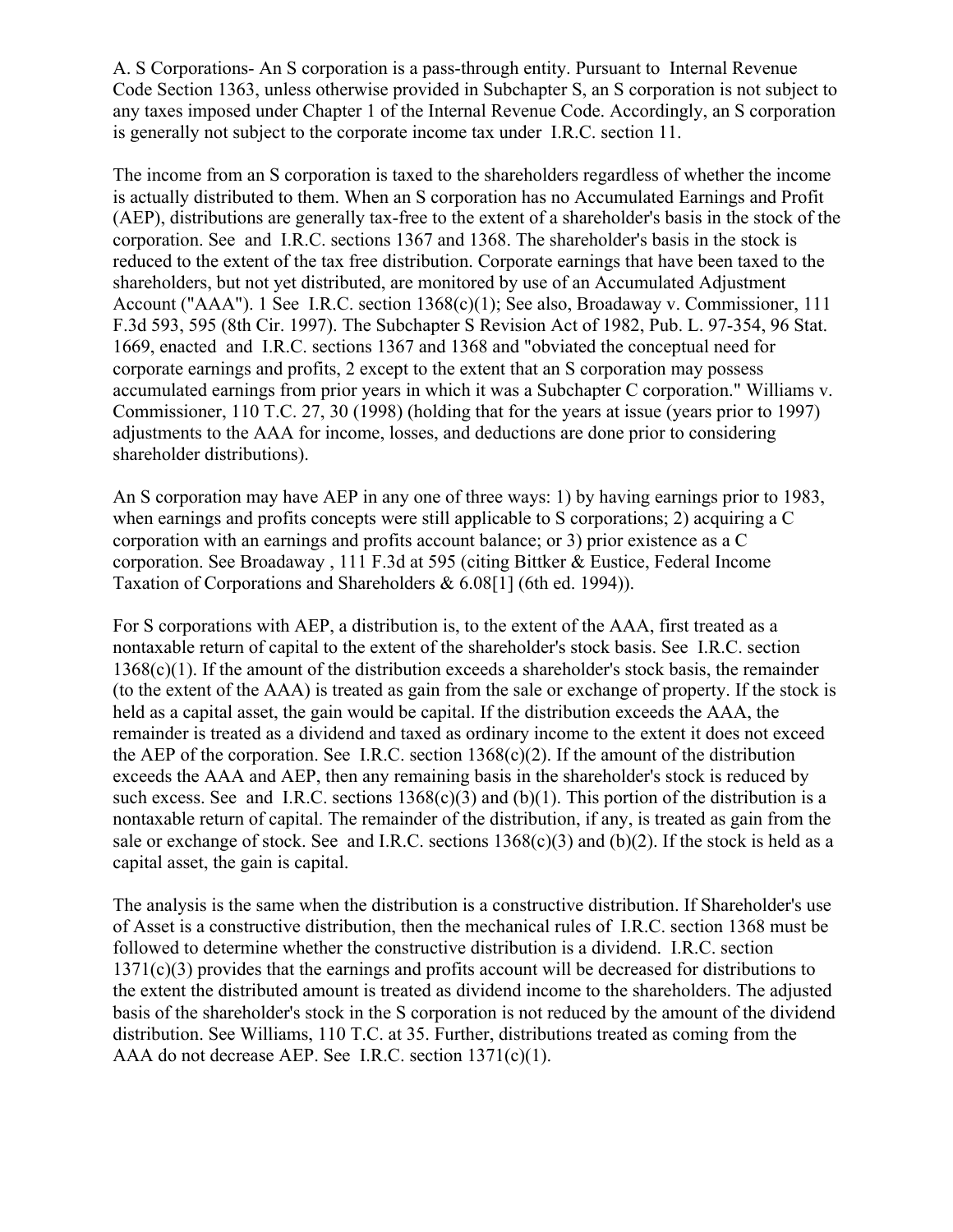For tax years beginning prior to January 1, 1997, adjustments to the AAA for income, loss and deductions must be made first, then the AAA is adjusted for shareholder distributions. Williams, 110 T.C. at 27. The AAA should be allocated among distributions if distributions made throughout the taxable year exceed the AAA balance at the end of the S corporation's taxable year. See I.R.C. section 1368(c).

B. Constructive Dividends In General- As previously discussed, a dividend is a distribution of property by a corporation to its shareholders out of earnings and profits. Dividends may be formally declared or they may be constructive. The fact that no dividends are formally declared does not foreclose the finding of a dividend-in-fact. See Noble v. Commissioner, 368 F.2d 439, 442 (9th Cir. 1966).

Based on the facts presented, Shareholder personally benefitted from the use of Asset in his home. The benefit conferred by a constructive dividend need not be of a direct financial nature. It may be merely the pursuit of a hobby, the fulfillment of a moral obligation, or the making of a gift. See Sparks Nugget, Inc., et al. v. Commissioner, T.C. Memo 1970-74 (1970), 29 T.C.M. (CCH) 318, 336, aff=d, 458 F.2d 631 (9th Cir. 1972), cert. denied Graves v. Commissioner, 410 U.S. 928 (1973). Shareholder's possession and use of Asset clearly qualifies as a constructive dividend.

It is our understanding of the facts that legal title to Asset was not transferred to Shareholder. Therefore, the amount of the constructive distribution is the fair rental value of Asset per year. The constructive distribution will be tax free to the extent it does not exceed the AAA and Shareholder's basis in the stock. Such a distribution would reduce Shareholder's basis in stock. Any amount in excess of Shareholder's basis in stock, but less than the AAA, will be a gain from the sale or exchange of property, with the character of the gain dependent upon how the stock was held, i.e., if stock was held as a capital asset the gain would be capital. Any remaining amount of the distribution will be a dividend to the extent of AEP and taxed as ordinary income. If there is any remaining amount of the distribution, Shareholder's remaining basis in stock will be reduced. This portion of the distribution would not be taxable. After stock basis is exhausted, any remaining distribution will generally result in capital gain.

#### Issue 2

If it is determined that, instead of a constructive distribution, the use of Asset by Shareholder is compensation to Shareholder, the entire amount would be taxable as ordinary income. Shareholder would not be able to exclude an amount equal to Shareholder's basis in the stock of Corporation. Further, the amount would be subject to employment taxes and income tax withholding. Subject to meeting the requirements under the Internal Revenue Code and the regulations promulgated thereunder with respect to a valid deduction for reasonable compensation, Corporation would deduct the amount of the compensation 3 on Form 1120S (U.S. Income Tax Return for an S Corporation), line 7 (Compensation of Officers). Adjustments would not be made to Shareholder's stock basis or Corporation's AAA or AEP. CASE DEVELOPMENT, HAZARDS AND OTHER CONSIDERATIONS:

#### Case Development

Facts to be Determined- [redacted text] [redacted text]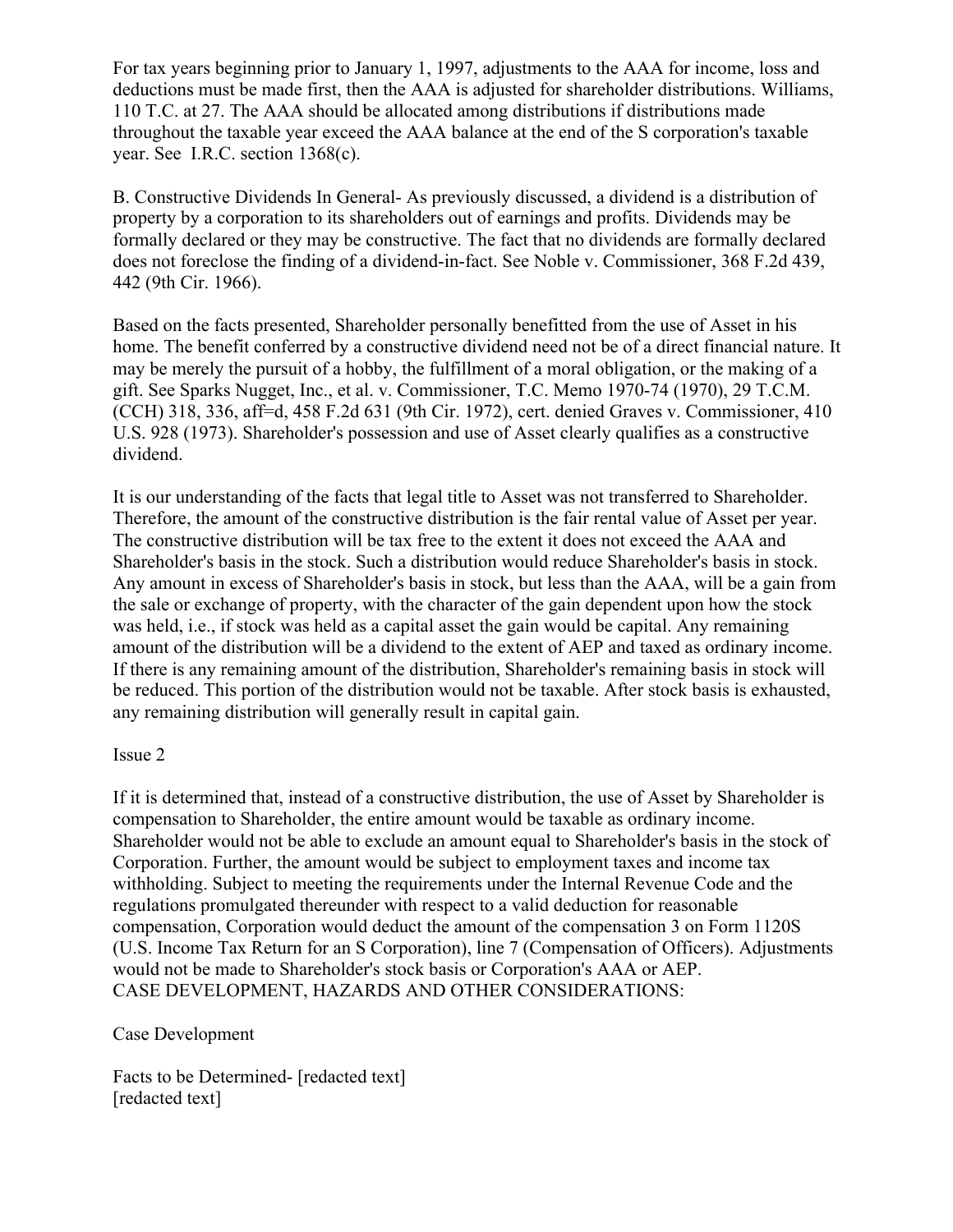In the event the use of Asset is compensation, we do not make any representations with respect to whether Corporation may take a deduction. You might therefore review whether such a deduction would be reasonable compensation and whether it comports with the necessary requirements of I.R.C. section 162, and or I.R.C. section 83, and the regulations promulgated thereunder.

Gift Argument- We agree with your conclusion that corporations generally do not make gifts. I.R.C. section 2501; Treas. Reg. 25.0-1(b). If a gift is made of corporate assets, the gift is deemed made from the shareholders of the corporation. If the recipient of the gift is a shareholder, then the gift is deemed made by the other shareholders of the corporation to the extent such gift exceeds the recipient shareholder's interest in the corporate asset. Here, it is unlikely that the other shareholder has made a gift to Shareholder. Since the other shareholder only owns D% of Corporation, the other shareholder is a minority shareholder and could probably exert little control over whether Corporation makes gifts or not. Therefore, we agree with your memorandum that there was no gift of the use of Asset by Corporation to Shareholder. Corporation Arguments- Shareholder argues that after Corporation moved to State Y, Asset was held in the State X branch of Corporation. Shareholder contends that the State X branch of Corporation is Shareholder's home. We do not have enough facts to determine whether and to what extent Corporation engaged in business in State X and the extent Shareholder's State X residence was used as a corporate branch office. Further investigation is necessary to ascertain whether any business was conducted at Shareholder's home, otherwise Shareholder's argument may have some merit.

The exact balances of the AAA, Shareholder's basis in Corporation and the AEP account must be determined for each year at issue before it can be determined whether a constructive distribution would be a dividend.

If additional facts indicate that the constructive distribution should be treated as a second class of stock, that issue should be developed. However, based upon our limited knowledge of the facts, this might not be an issue.

Status as S Corporation- There is the potential risk that Corporation may lose its status as an S corporation. Disproportionate constructive distributions among shareholders may indicate that there are two classes of stock of Corporation. An S corporation may only have one class of stock. See I.R.C. section 1361(b)(1)(D). Corporation's S election will terminate if there is more than one class of stock. If all of the shares of Corporation confer identical rights to distribution and liquidation proceeds there is only one class of stock. See Treas. Reg.  $1.1361-1(1)(1)$ . This determination is made based on the corporate charter, articles of incorporation, bylaws, applicable state law and binding agreements relating to distributions and liquidation proceeds. Id. Constructive distributions that differ in timing or amount should be given appropriate tax effect based on the facts and circumstances of the particular case. Id. We are not providing a conclusion with regard to whether there are two classes of stock in this case.

If you determine that the facts justify arguing the S corporation status was lost, we recommend the submission of an additional FSA request.

If you have any further questions, please call (202) 622-7880. Deborah A. Butler Assistant Chief Counsel